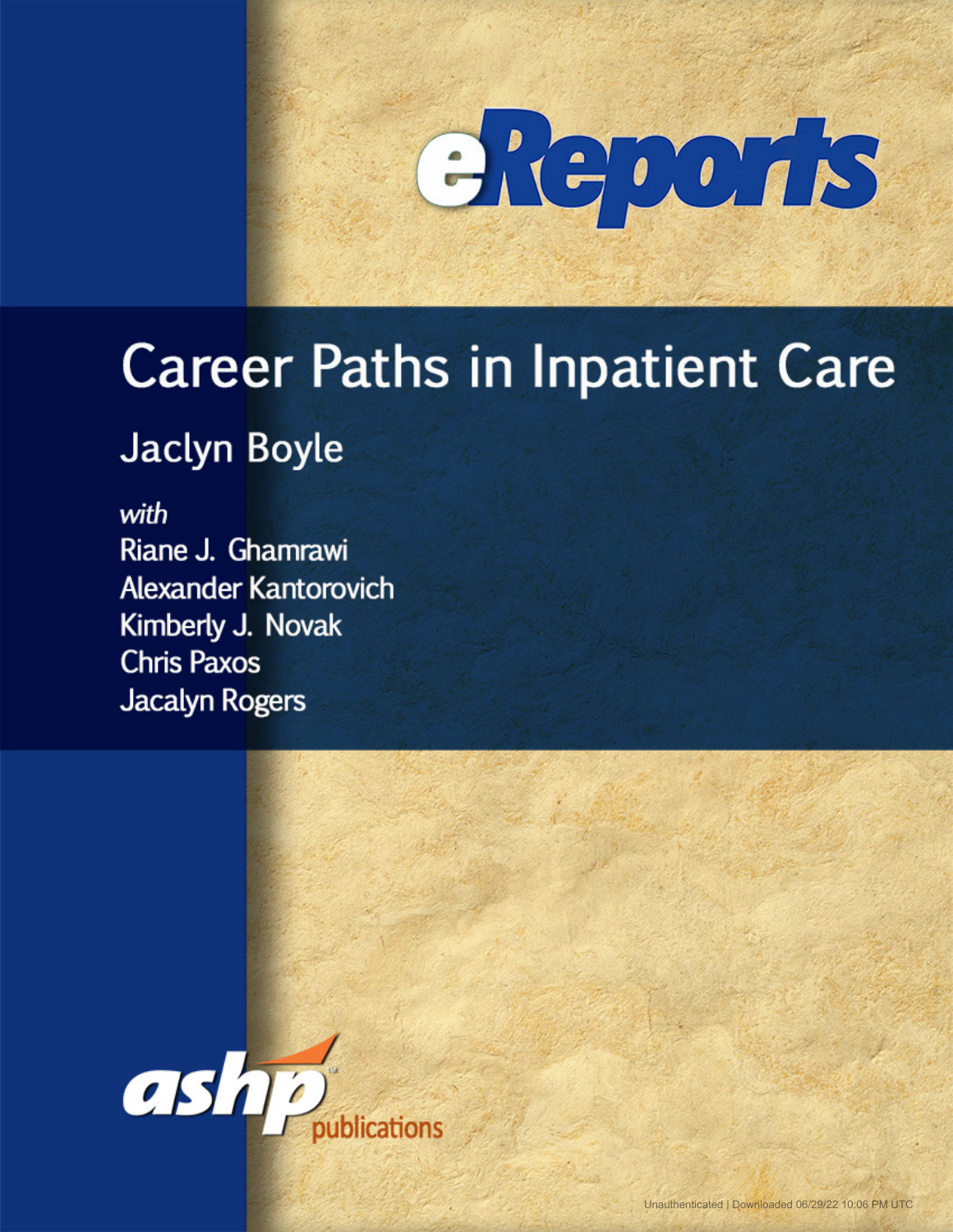## Career Paths in Inpatient Care

#### **JACLYN BOYLE, PharmD, MS, BCPS**

Assistant Professor for Community Pharmacy Innovation Northeast Ohio Medical University Rootstown, OH

*With*

#### **RIANE J. GHAMRAWI, PharmD, BCPS**

Clinical Pharmacist Specialist, Adult Antimicrobial Stewardship/Infectious Diseases University Hospitals Case Medical Center Department of Pharmacy Services Cleveland, OH

#### **ALEXANDER KANTOROVICH, PharmD, BCPS**

Clinical Assistant Professor Department of Pharmacy Practice Chicago State University College of Pharmacy Chicago, IL Clinical Pharmacy Specialist, Internal Medicine Advocate Christ Medical Center Oak Lawn, IL

#### **KIMBERLY J. NOVAK, PharmD, BCPS**

Clinical Pharmacy Specialist–Pediatric and Adult Cystic Fibrosis Director, PGY2 Pharmacy Residency–Pediatrics Nationwide Children's Hospital Columbus, OH

#### **CHRIS PAXOS, PharmD, BCPP, BCPS, CGP**

Associate Professor, Pharmacy Practice Assistant Professor, Psychiatry Northeast Ohio Medical University Rootstown, OH Pharmacotherapy Specialist, Psychiatry Akron General Medical Center Akron, OH

#### **JACALYN ROGERS, MS, PharmD, CHM, BCPS**

Pediatric Pharmacy Manager Rainbow Babies and Children's Hospital Cleveland, OH

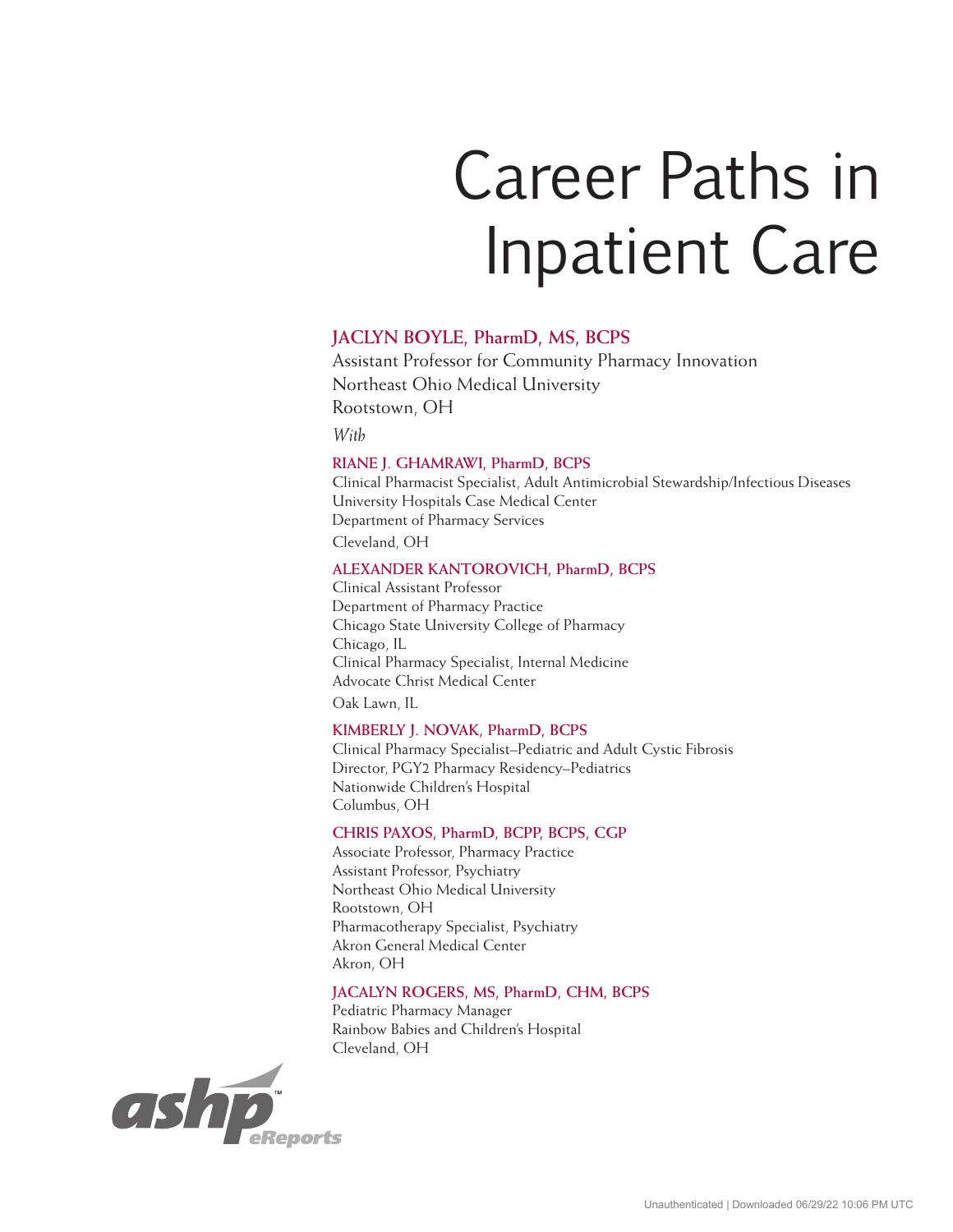Any correspondence regarding this publication should be sent to the publisher, American Society of Health-System Pharmacists, 7272 Wisconsin Avenue, Bethesda, MD 20814, attention: Special Publishing.

The information presented herein reflects the opinions of the contributors and advisors. It should not be interpreted as an official policy of ASHP or as an endorsement of any product.

Because of ongoing research and improvements in technology, the information and its applications contained in this text are constantly evolving and are subject to the professional judgment and interpretation of the practitioner due to the uniqueness of a clinical situation. The editors and ASHP have made reasonable efforts to ensure the accuracy and appropriateness of the information presented in this document. However, any user of this information is advised that the editors and ASHP are not responsible for the continued currency of the information, for any errors or omissions, and/or for any consequences arising from the use of the information in the document in any and all practice settings. Any reader of this document is cautioned that ASHP makes no representation, guarantee, or warranty, express or implied, as to the accuracy and appropriateness of the information contained in this document and specifically disclaims any liability to any party for the accuracy and/or completeness of the material or for any damages arising out of the use or non-use of any of the information contained in this document.

**Director, Special Publishing:** Jack Bruggeman **Editorial Project Manager:** Ruth Bloom **Production Manager: Johnna Hershey Cover and Page Design: David Wade** 

© 2016, American Society of Health-System Pharmacists, Inc. All rights reserved.

No part of this publication may be reproduced or transmitted in any form or by any means, electronic or mechanical, including photocopying, microfilming, and recording, or by any information storage and retrieval system, without written permission from the American Society of Health-System Pharmacists.

ASHP is a service mark of the American Society of Health-System Pharmacists, Inc.; registered in the U.S. Patent and Trademark Office.

ISBN: 978-1-58528-563-1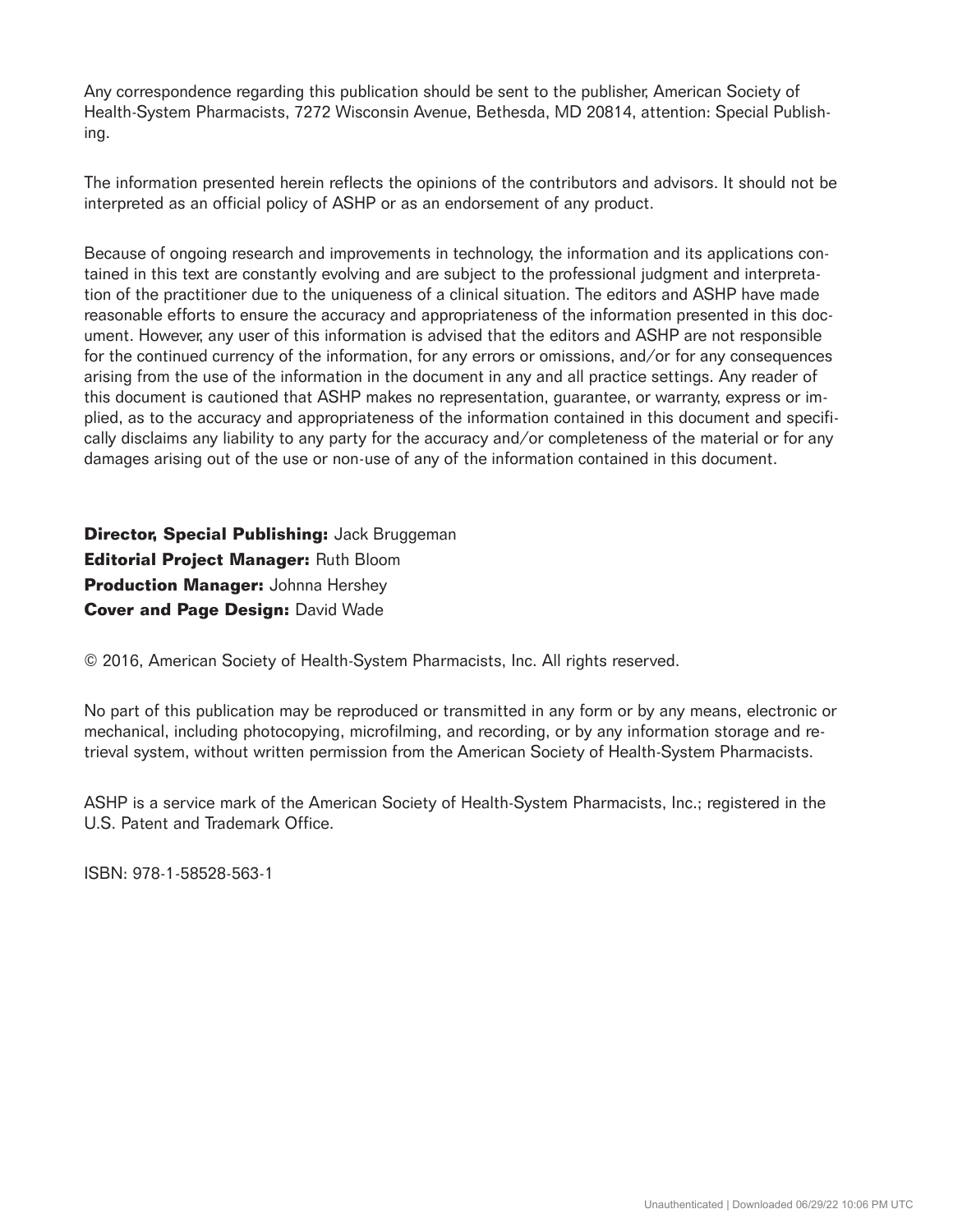#### **CONTENTS**

#### **INTRODUCTION**

#### **[PERSPECTIVES FROM TWO EXPERIENCED](#page-4-0) INPATIENT CARE PRACTITIONERS**

*[Kimberly J. Novak, PharmD, BCPS](#page-4-0)* The Career A Typical Day The Appeals and Challenges How to Follow This Career Path *Chris Paxos, PharmD, BCPP, BCPS, CGP* The Career A Typical Day The Appeals and Challenges

How to Follow This Career Path

#### **PERSPECTIVES FROM TWO NEW PRACTITIONERS IN INPATIENT CARE POSITIONS**

*Riane J. Ghamrawi, PharmD, BCPS* 

A Typical Day

Projects

Goals

 Action Steps to Further Your Career As an Infectious Diseases Clinical Specialist

*Alexander Kantorovich, PharmD, BCPS*

A Typical Day

Projects

Goals

 Action Steps to Further Your Career As a Clinical Specialist/Faculty Member

#### **A PERSPECTIVE FROM AN INPATIENT CARE RESIDENT**

*Jacalyn Rogers, MS, PharmD, CHM, BCPS* Why Residency? Program Considerations A Typical Day

#### **SUMMARY**

#### **RESOURCES**